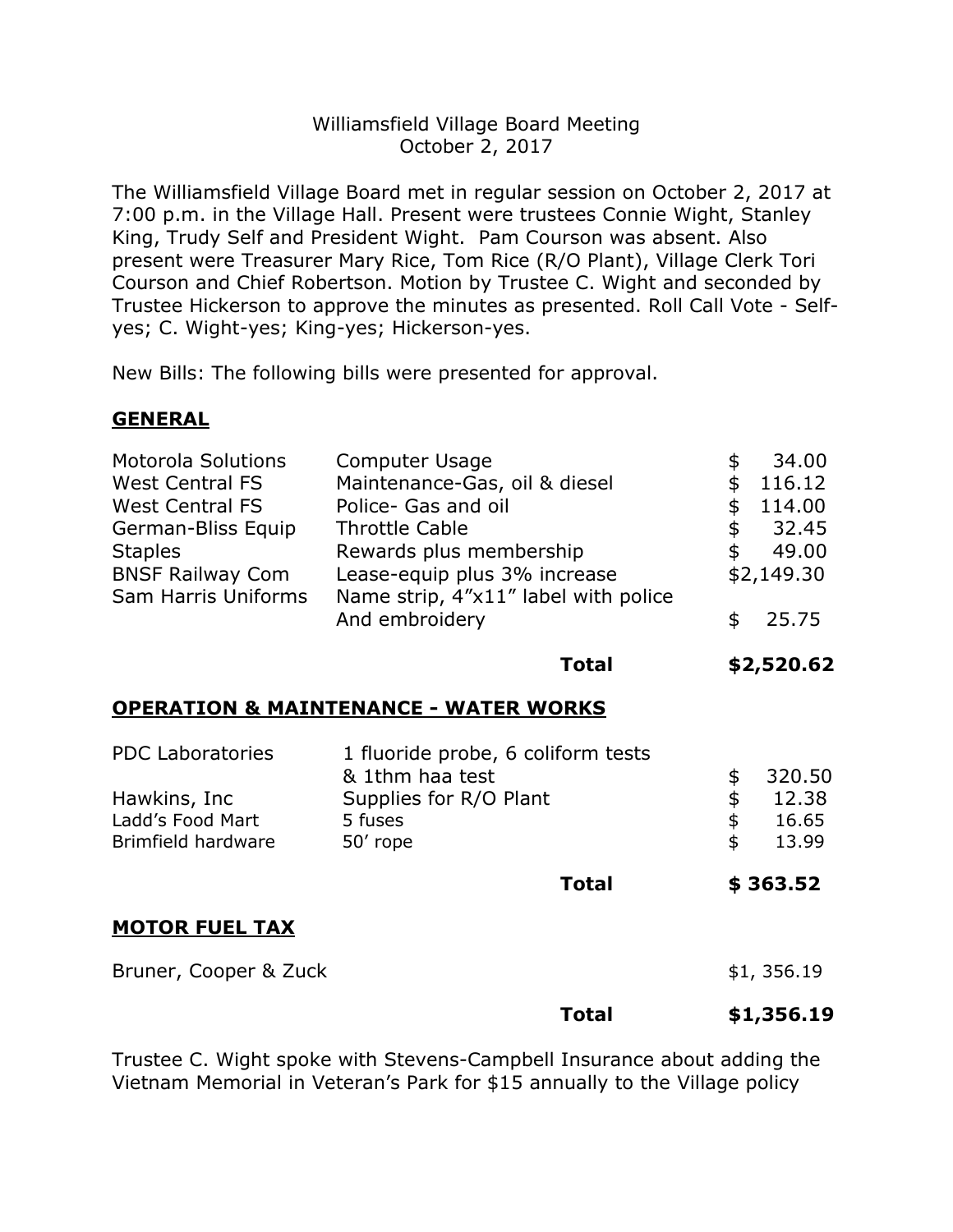and Mary spoke with them about the workman's comp credit and between the 2 updates, the policy will increase \$204 annually.

Motion by Trustee Self and seconded by Trustee King to approve the new bills as presented. Roll Call Vote - Self-yes; C. Wight-yes; King-yes; Hickerson-yes.

President Wight reviewed financial statements for the month. All were in order. Motion by Trustee King and seconded by Trustee C. Wight to approve financial statement. Roll Call Vote - Self-yes; C. Wight-yes; King-yes; Hickerson-yes.

Public Comment: Ryan Smith is interested in filling the empty seat on the Board. President Wight advised him that the Board will go into executive session at the end of the meeting and vote.

Maintenance Department: The maintenance department flushed the fire hydrants. They have being mowing and have done maintenance to the mower. Trustee King installed the State Flag in the Village Hall. The area was marked by Ameren for Mitch Daily to begin digging to repair the broken tile.

Police Report: Chief Robertson is following up on unsightly properties and he is going to look into other nearby towns to what their ordinances are on issuing speeding tickets. The following calls for service were handled by the police department for the month of September:

| Road Hazard            | Problem Solved     |
|------------------------|--------------------|
| <b>Criminal Damage</b> | ROF warrant issued |
| Accident               | County Handled     |
| Check on well-being    | Report on File     |
| Missing Juvenile       | Report on File     |
| DUI complaint          | UTL                |
| Accident               | Report on File     |
| <b>Threats</b>         | Report on File     |
|                        |                    |

Park Report: The Christmas light committee has started going through the Christmas lights and a few of them need to be replaced, it will be around \$40-\$60. Motion by Trustee C. Wight and seconded by Trustee Hickerson to replace the lights. Roll Call Vote - Self-yes; C. Wight-yes; King-yes; Hickerson-yes. Rick Howerton would like to hang the Village's Christmas lights that lines Gale St. Motion to have Rick Howerton hang the lights by Trustee C. Wight and seconded by Trustee Hickerson. Roll Call Vote - Self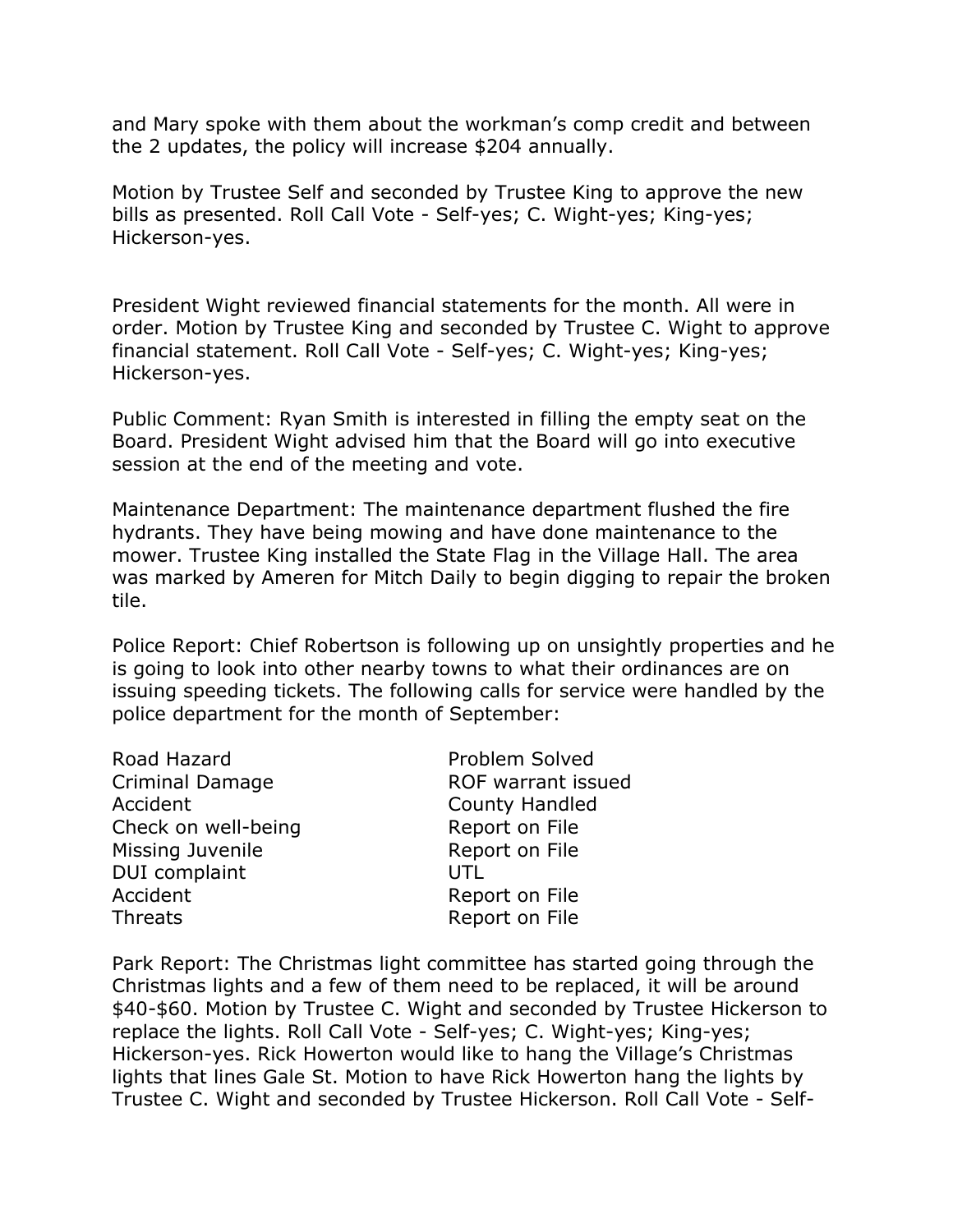yes; C. Wight-yes; King-yes; Hickerson-yes. Ag day was a huge success; there were added activities this year and a bigger crowd. The calendars are on sale now for \$10. The playground equipment committee will start the next phase of fund raising. They are waiting on the signs that show the course map, rules and numbers on the disc golf course. The park committee is going to try and plant a few bushes and shrubs in the wild flower/ butterfly garden to prevent it from being mowed off again; they would also like to plant a bulb and burlap Norway spruce tree in Veterans Park to eventually decorate for Christmas.

Water Report: Tom Rice installed a new exhaust fan and got bids from Ratliff Brothers in Kewanee for tearing down the old water house. There were 2 different options, one where the well and pump would be underground and it would save on the expense of heating the water house. The other option was to tear down the old water house but the well and pump would be above ground, which is cheaper but it would still need a small structure around it and it would cost to heat it. The underground option is \$26,880 and the above ground option is \$18,300. The Board feels like the underground option is the way to go to save heat expenses in the future. The Village will need to borrow money from the bank for the R/O plant's computer installation and the Village might be able to borrow the money to get the old water house torn down at the same time because it needs to be done. Tom is going to touch base with Ratliff Brothers in the spring to update them on the water house situation.

Street Report: The maintenance department has been putting down cold patch to fill holes around town. The cross walk stripes were done last month and they are waiting for the "cross traffic does not stop" sign to go out at the cemetery 3-way.

Old Business: The teeter totter needs to be removed from the Doubet-Benjamin Park and the park at Happy Hollow is interested in taking it but the Board decided to leave it be until the new playground equipment gets installed. President Wight spoke with Senator Lewis and Weaver about widening Highway 180 2 feet on both sides, they will be getting back with Lee about what the State decides. Boondocks has an interested buyer and would like to make it a family dining area and still serve liquor. The storm drain by Stevens-Campbell Insurance has a low spot and the maintenance department will put black top around it and the tile by the fire station will be replaced. The Caldwell Cottage will be power washed, sanded and painted.

New Business: Motion by Trustee Hickerson and seconded by Trustee C. Wight to approve the Homecoming parade route from the school through town, past the library and back to the school and to set the Halloween trick